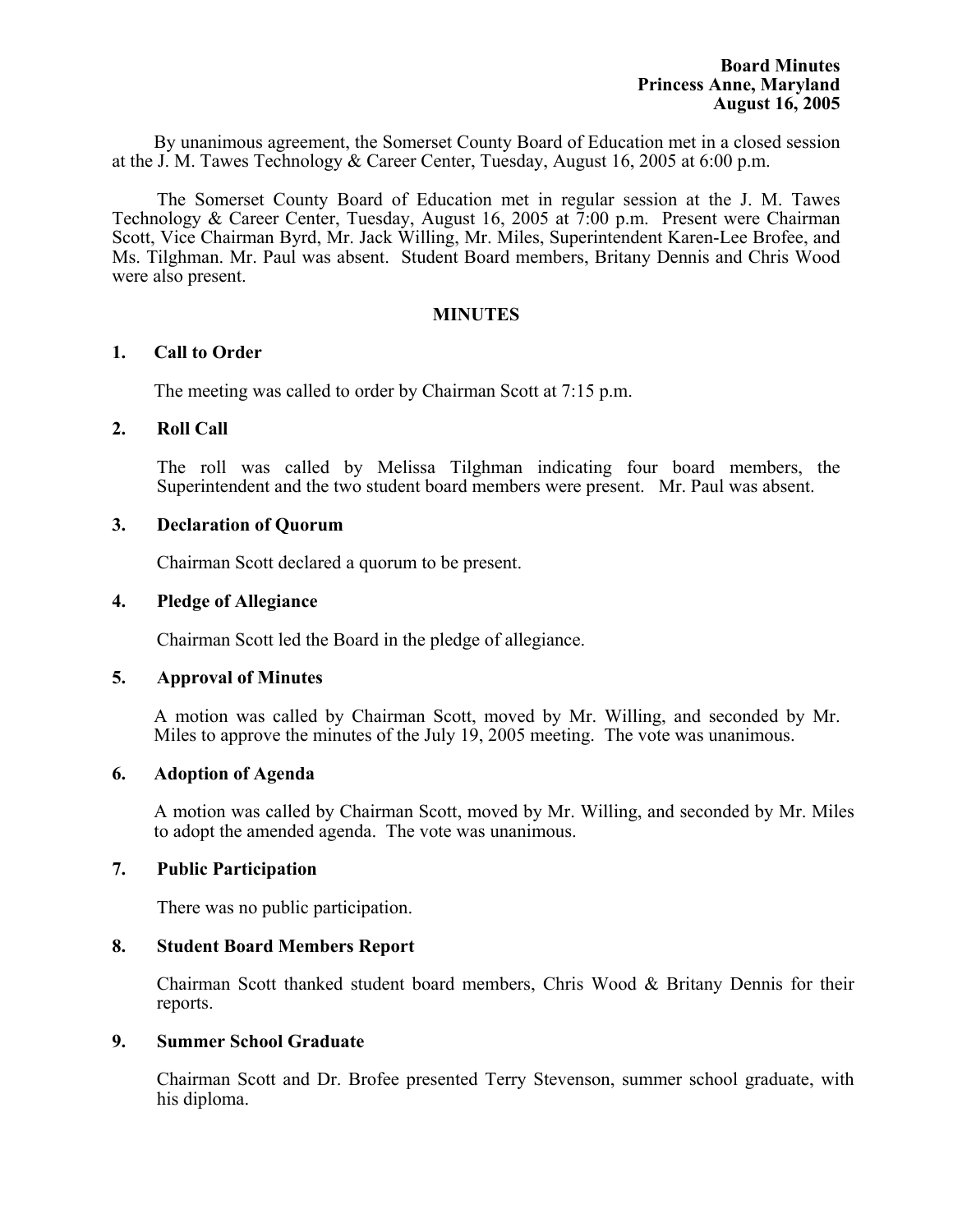#### **10. A**. **Policies**

1. Approval of Amended Attendance Policy #600-07

Mr. Willing moved and Vice Chairman Byrd seconded to approve the amended Policy #600-07. The vote was unanimous.

2. Administration of Medication Policy #600-32

Mr. Willing moved and Vice Chairman Byrd seconded to approve Policy #600- 32. The vote was unanimous.

3. Facilities Update and Transportation

Mr. Miles moved and Vice Chairman Byrd seconded to approve Mr. Daugherty's request for Cassandra Evans and Eugene Hartman to become bus driving substitutes.

- 4. Mr. Willing moved and Vice Chairman Byrd seconded to approve the change order requests by Mr. Daugherty concerning PAES and Woodson. The vote was unanimous.
- 5. Dr. Brofee presented the IOU data requested by the Board.

# **11.**

# **A**. **Human Resources**

- 1. Mr. Miles moved, Mr. Willing seconded and all Board members agreed to approve the Human Resources report with addendum. Mr. Lawson also introduced Mr. Elebash, Supervisor of secondary education.
- 2. Mr. Willing moved, Vice Chairman Byrd seconded and all Board members agreed to approve the amended Verification of Certification using the Web process presented by Mr. Lawson.
- 3. Mr. Willing moved, Mr. Miles seconded and all Board members agreed to accept the NCLB Para Pro Test requirement report presented by Mr. Lawson.
- 4. Mr. Lawson informed the Board of Melvin Higgs Out of County Auto Mechanics workshop in Dallas, Texas.

# **B. Student Services**

- 1. The Board agreed to vote on Policy #600-21 (Students in State Supervised Facilities) at the September 20, 2005 board meeting.
- 2. Vice Chairman Byrd moved and Mr. Miles seconded to approve the Attendance Policy Guidelines #600-07. The vote was unanimous.
- 3. Chairman Scott thanked Mrs. McLaughlin for informing them of the 2005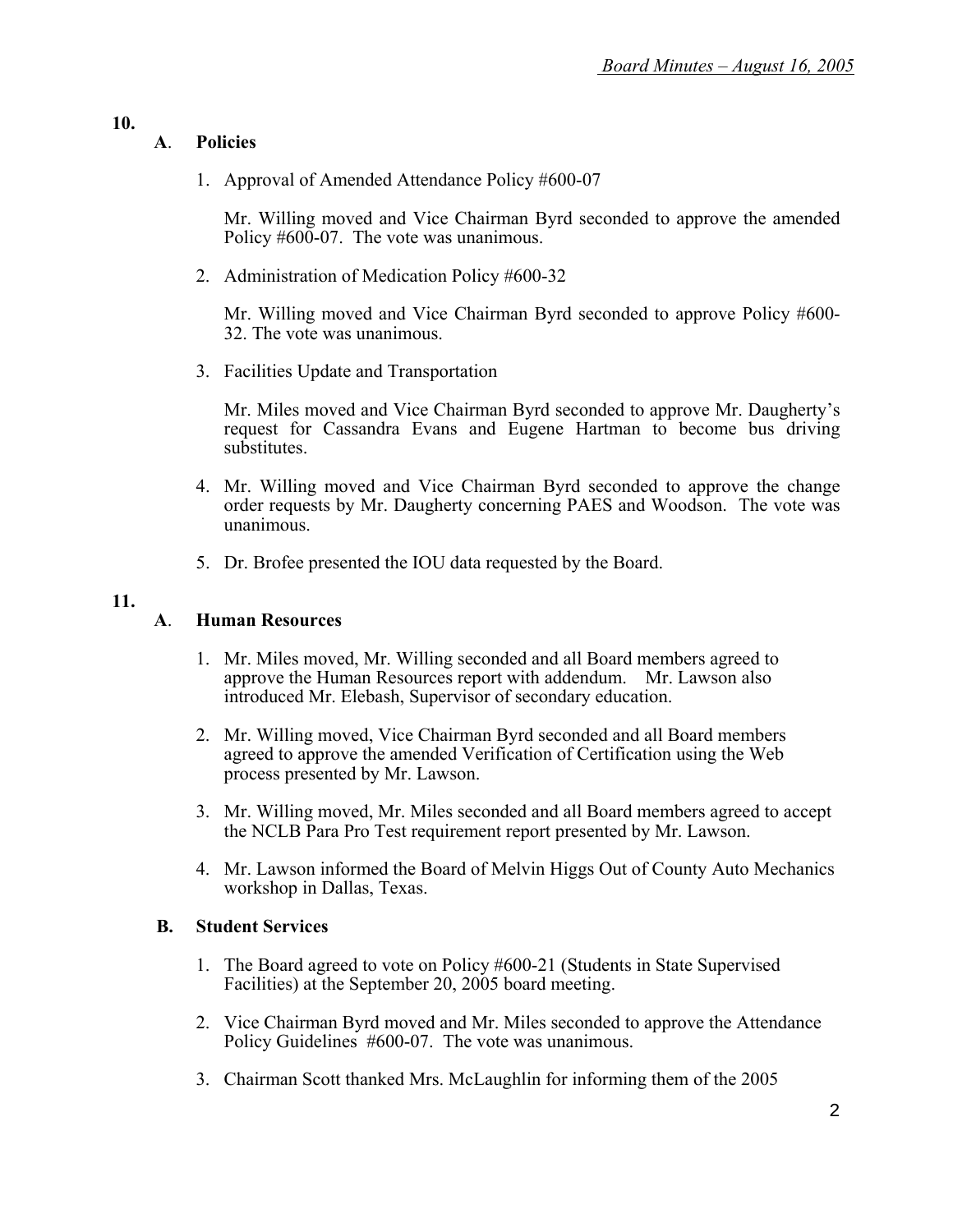Legislative Changes in the Policies.